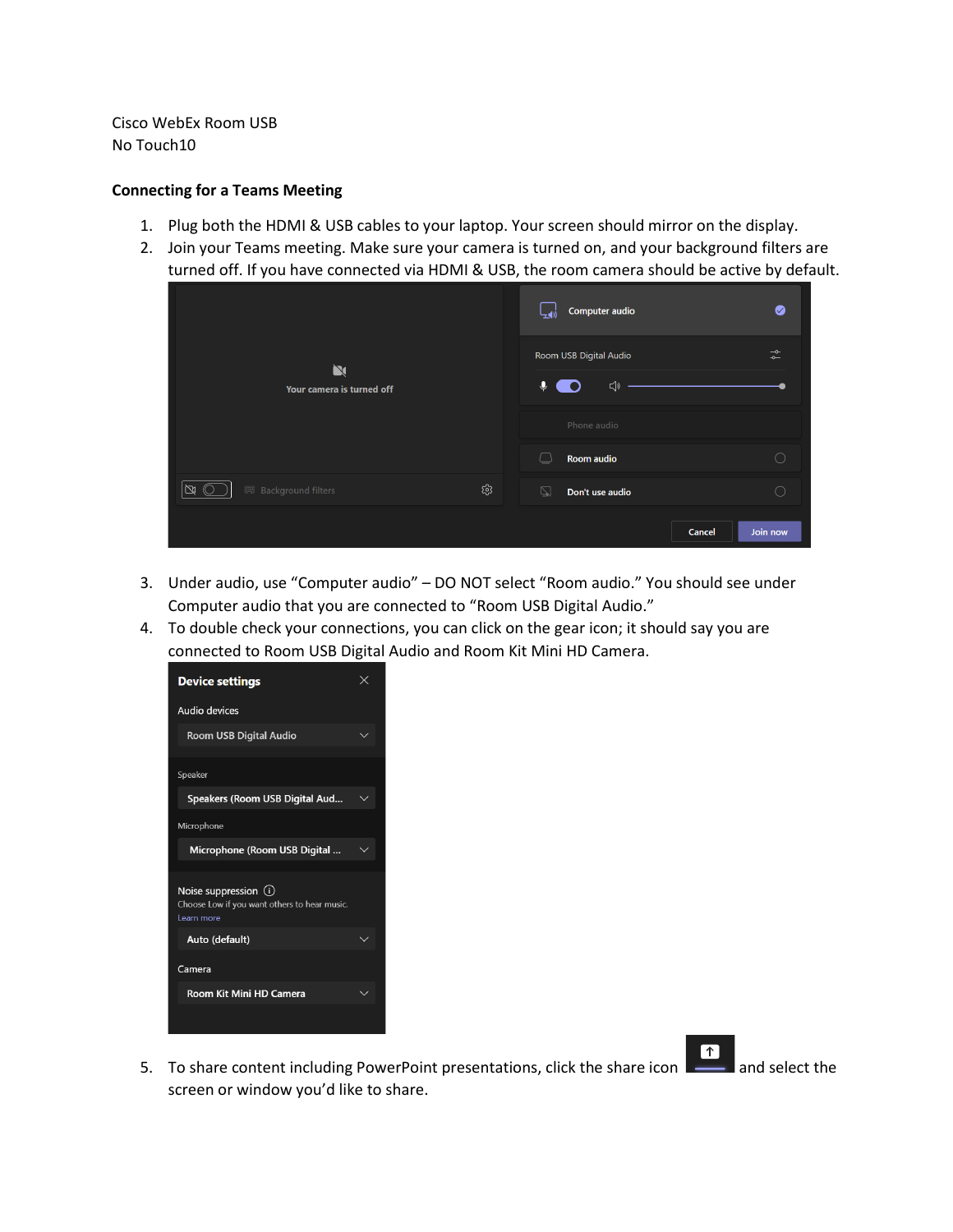#### **Connecting for a Webex Meeting**

- 1. Plug both the HDMI & USB cables to your laptop. Your screen should mirror on the display.
- 2. Join your Webex meeting. Click Start Video and verify that you are connected to the room's camera. You shouldn't need to click "Connect to Video System" if you are plugged into the HDMI and USB.



3. For Audio, stick with "Use computer audio." You can test your audio by clicking on the gear icon next to "Test speaker and microphone."



to share.

4. To share content, click the share button and select the content or screen you'd like